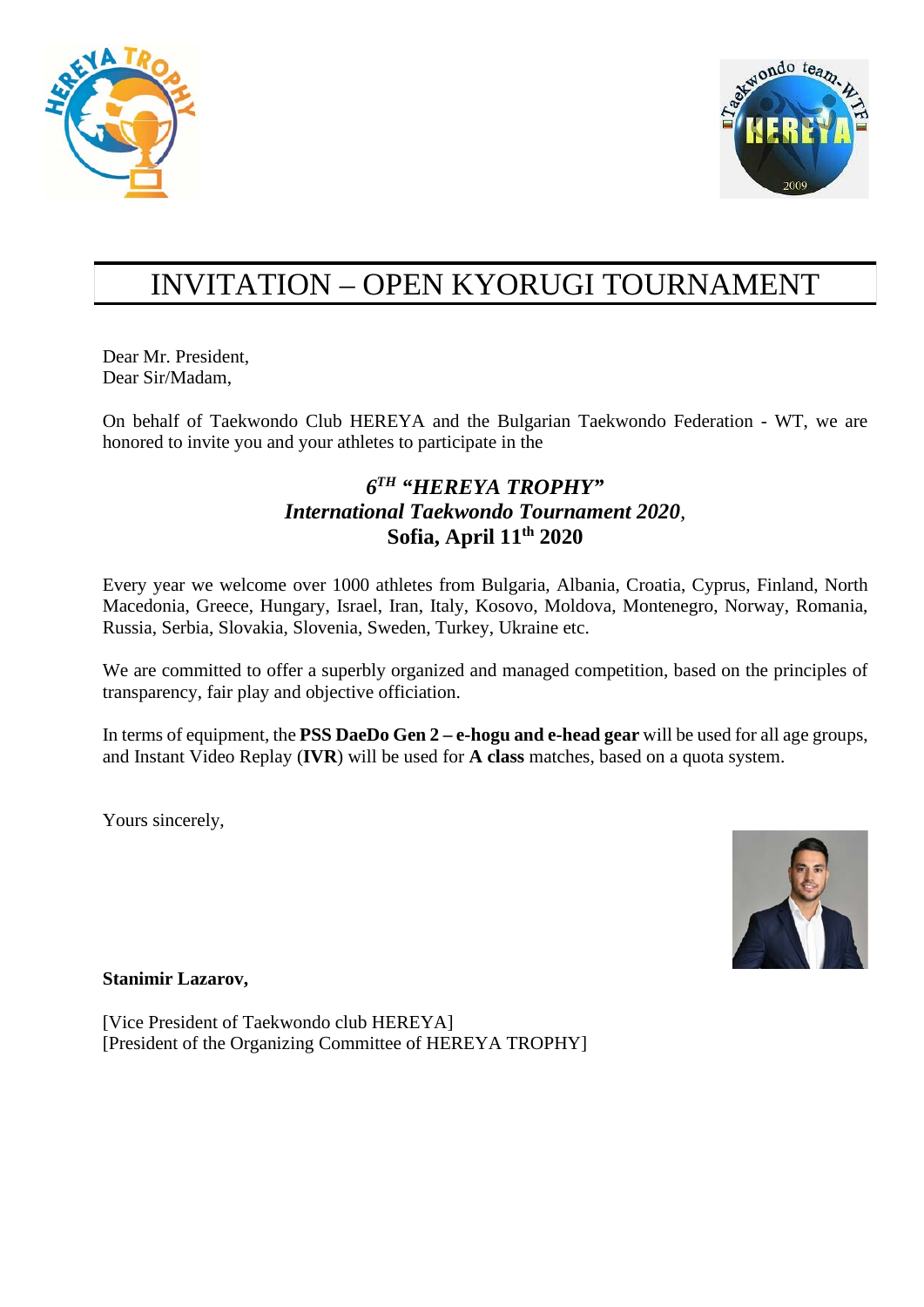

**BULGARIAN TAEKWONDO FEDERATION**



#### Sofia, 75 "Vassil Levski" blvd., tel.: +359 2 421 98 65, e-mail: office@taekwondo-bulgaria. www.taekwondo-bulgaria.org

#### **INTERNATIONAL TAEKWONDO CHAMPIONSHIP 6TH HEREYA TROPHY 2020**

## **11th APRIL 2020**

## **SOFIA, BULGARIA**

| 1. | <b>ORGANIZER</b>                      | <b>Taekwondo club Hereya</b><br><b>Bulgarian Taekwondo Federation</b><br>Mobile: +359 886 448382 (Mr. Stanimir Lazarov)<br>Mobile: +359 884 423016 (Mr. Iliya Dimitrov - Event Coordinator)<br>E-mails: tk.hereya@gmail.com, office@bulgaria-taekwondo.com                                                                                                                                    |
|----|---------------------------------------|-----------------------------------------------------------------------------------------------------------------------------------------------------------------------------------------------------------------------------------------------------------------------------------------------------------------------------------------------------------------------------------------------|
| 2. | <b>APPLICATIONS</b>                   | The deadline for applications is <u>by the end of <math>3rd</math> April 2020</u> . NO applications will be<br>$\bullet$<br>accepted after the deadline.<br>Modification of already registered participants should be made no later than 23:59 on 6 <sup>th</sup> April<br>$\bullet$<br>2020.<br>Applications should be registered online at: https://tpss.eu<br>$\bullet$                    |
| 3. | DATE AND PLACE                        | te: $11th$ April 2020 (Saturday);<br>ace: Sports hall "Arena Asics" (ex Fistivalna Hall);<br>ddress: 35 Manastirska str., 1111 Sofia, Bulgaria;<br>ap: https://goo.gl/maps/UUPaQH7JXoK2<br>art of matches: 09:00 AM                                                                                                                                                                           |
| 4. | <b>HEAD OF TEAM</b><br><b>MEETING</b> | At 08:30 on 11 <sup>th</sup> April 2020 the place of competition.                                                                                                                                                                                                                                                                                                                             |
| 5. | <b>AGE GROUPS</b>                     | BABY GROUP (class "B"): athletes, born in 2016, 2015 and 2014 (regardless of the<br>specific day and month);<br><b>CHILDREN I GROUP</b> (class "A" and class "B"): athletes, born in 2013, 2012 and 2011<br>(regardless of the specific day and month);<br><b>CHILDREN II GROUP</b> (class "A" and class "B"): athletes, born in 2010 and 2009<br>(regardless of the specific day and month); |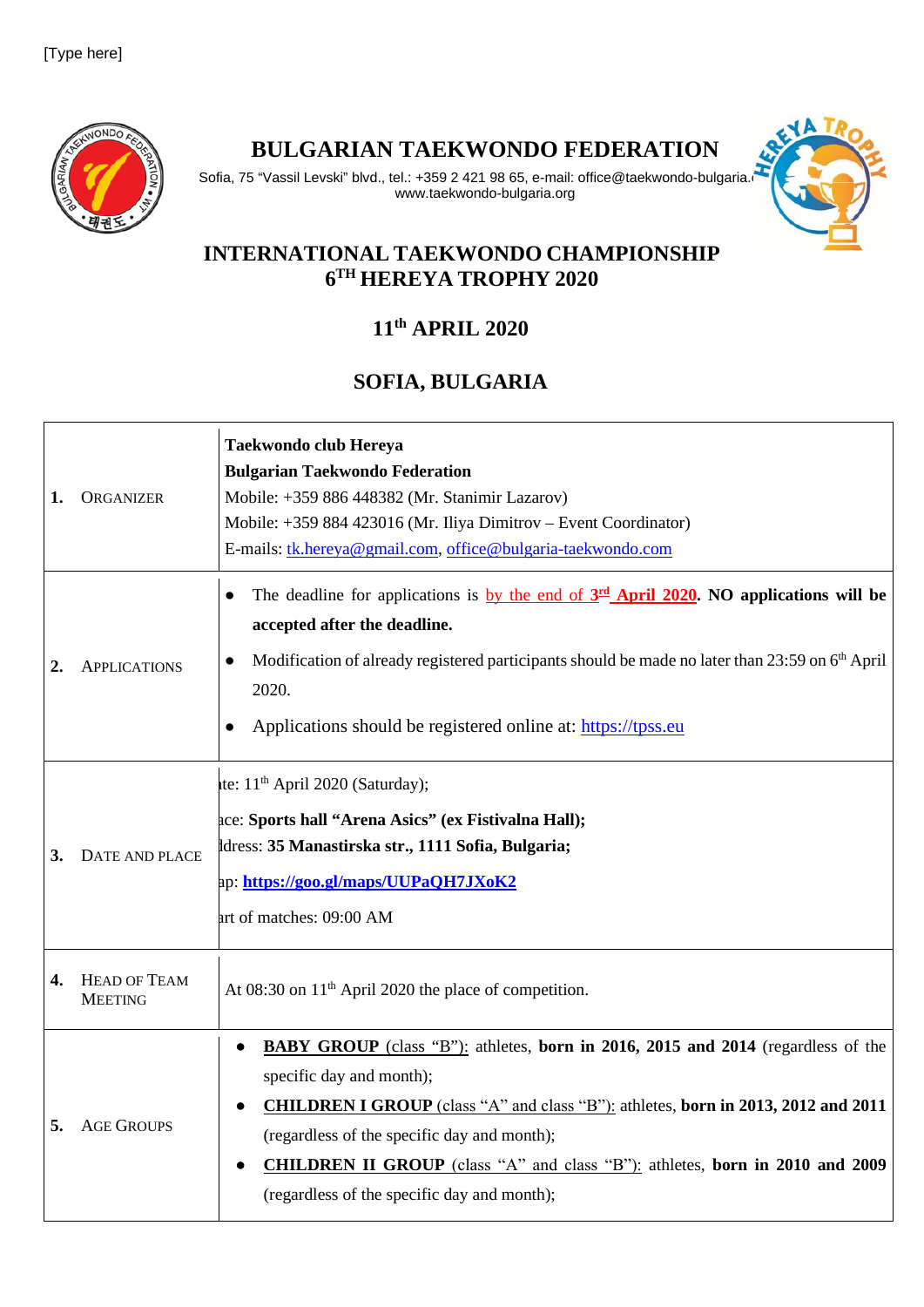#### [Type here]

|    |                                                         | CADETS (class "A" and class "B"): athletes, born in 2008, 2007 and 2006 (regardless of                                            |
|----|---------------------------------------------------------|-----------------------------------------------------------------------------------------------------------------------------------|
|    |                                                         | the specific day and month);                                                                                                      |
|    |                                                         | <b>JUNIORS</b> (class "A" and class "B"): athletes, born in 2005, 2004 and 2003 (regardless of<br>$\bullet$                       |
|    |                                                         | the specific day and month);                                                                                                      |
|    |                                                         | <b>SENIORS</b> (class "A" and class "B"): athletes, born in 2003 and earlier (regardless of the                                   |
|    |                                                         | specific day and month);                                                                                                          |
|    |                                                         |                                                                                                                                   |
|    |                                                         | Athletes born in 2003 could compete either in Juniors or in Seniors.                                                              |
|    |                                                         | Each athlete can participate in only <u>one</u> class $(A \text{ or } B)$ and <u>only</u> one age group.                          |
|    |                                                         | The official WT Competition Rules will be used. The tournament will be based on a Single<br>Elimination.                          |
| 6. | <b>COMPETITION</b><br><b>RULES AND</b><br><b>SYSTEM</b> | Instant Video Replay (IVR) will be used A-class matches only, based on a quota system.                                            |
|    |                                                         | *All age groups have A-class (standard rules - with kicks to the head), and B-class (kicks to the head are<br><b>NOT</b> allowed) |
|    |                                                         | <b>BABY GROUP</b> (class "B"):                                                                                                    |
|    |                                                         | Male and female: -16kg, -18kg, -20kg, -22kg, -24kg; +24 kg;                                                                       |
|    |                                                         | <b>CHILDREN I GROUP</b> (class "A" and class "B"):                                                                                |
|    |                                                         | Male and female: -21kg, -23kg, -25kg, -27kg, -29kg, -31kg, -33kg, -36kg, -40kg, +40 kg;                                           |
|    |                                                         | <b>CHILDREN II GROUP</b> (class "A" and class "B"):                                                                               |
|    |                                                         | Male and female: -27kg, -30kg, -33kg, -36kg, -40kg, -44kg, -48kg, -52kg, -57kg, +57kg;                                            |
|    | <b>WEIGHT CLASSES</b>                                   | <b>CADETS</b> (class "A" and class "B"):                                                                                          |
|    |                                                         | Male: -33kg, -37kg, -41kg, -45kg, -49kg, -53kg, -57kg, -61kg, -65kg, +65kg;                                                       |
|    |                                                         | Female: -29kg, -33kg, -37kg, -41kg, -44kg, -47kg, -51kg, -55kg, -59kg, +59 kg;                                                    |
|    |                                                         | <b>JUNIORS</b> (class "A"):                                                                                                       |
| 7. |                                                         | Male: -45kg, -48kg, -51kg, -55kg, -59kg, -63kg, -68kg, -73kg, -78kg, +78kg;                                                       |
|    |                                                         | Female: -42kg, -44kg, -46kg, -49kg, -52kg, -55kg, -59kg, -63kg, -68kg, +68 kg;                                                    |
|    |                                                         | <b>JUNIORS</b> (class "B"):                                                                                                       |
|    |                                                         | Male: -48kg, -55kg, -63kg, -73kg, +73kg                                                                                           |
|    |                                                         | Female: -44kg, -49kg, -55kg, -63kg, +63 kg                                                                                        |
|    |                                                         | <b>SENIORS</b> (class "A"):                                                                                                       |
|    |                                                         | Male: -54kg, -58kg, -63kg, -68kg, -74kg, -80kg, -87kg, +87kg;                                                                     |
|    |                                                         | Female: -46kg, -49kg, -53kg, -57kg, -62kg, -67kg, -73kg, +73kg;                                                                   |
|    |                                                         | <b>SENIORS</b> (class "B"):                                                                                                       |
|    |                                                         | Male: -58kg, -68kg, -80kg, +80kg,                                                                                                 |
|    |                                                         | Female: -49kg, -57kg, -67kg, +67kg                                                                                                |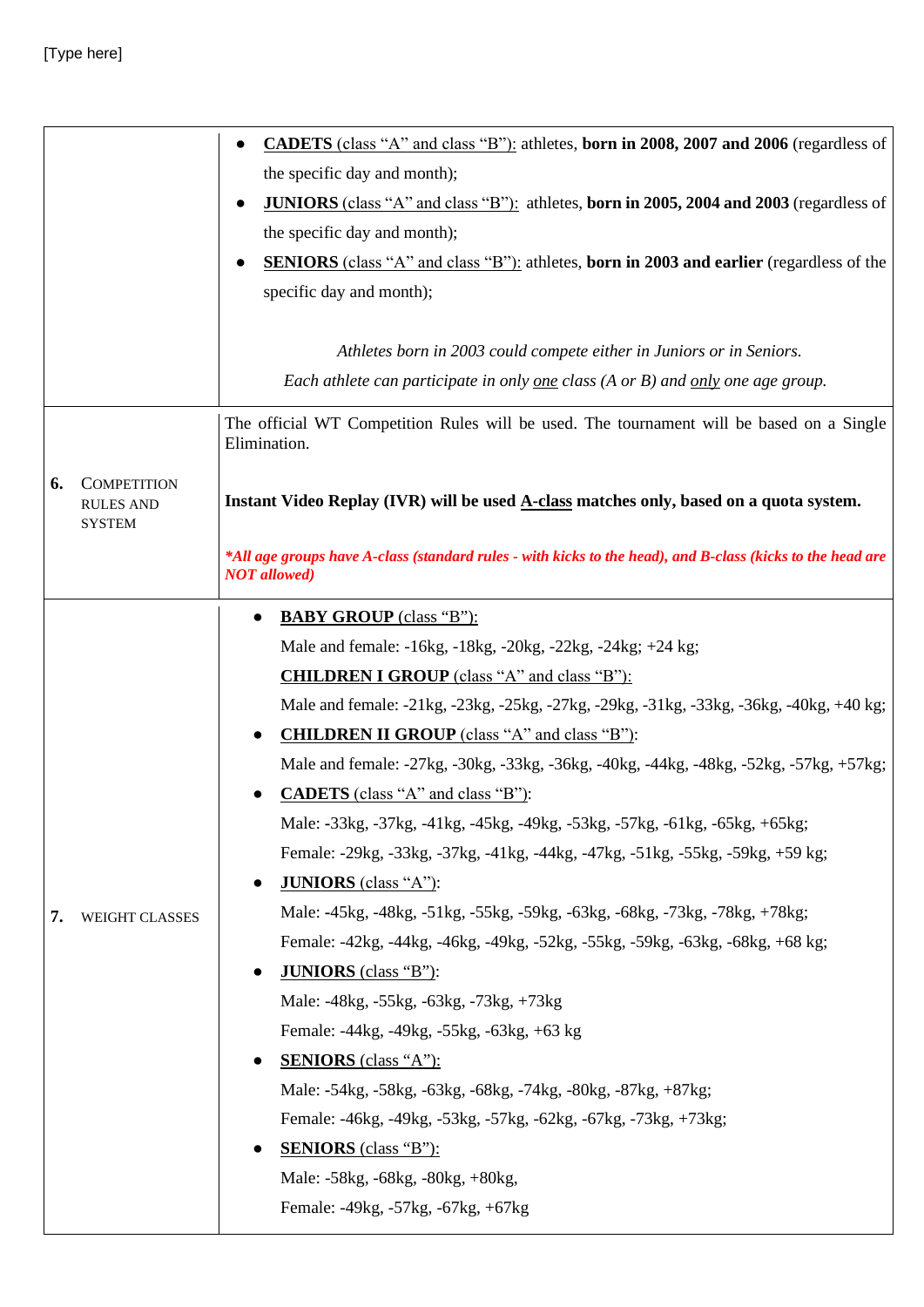| 8. | <b>WEIGH-IN AND</b><br><b>REGISTRATION</b> | $10^{th}$ April 2020 (Friday) – 16:00-20:00 for all athletes – at the Official Hotel – TBA                                                                                                                                                                                                                                                                                                                                                                                                                                                                                                                                                           |
|----|--------------------------------------------|------------------------------------------------------------------------------------------------------------------------------------------------------------------------------------------------------------------------------------------------------------------------------------------------------------------------------------------------------------------------------------------------------------------------------------------------------------------------------------------------------------------------------------------------------------------------------------------------------------------------------------------------------|
| 9. | <b>MATCH</b><br><b>DURATION</b>            | <b>CHILDREN</b> (I and II gr.) (Class A):                                                                                                                                                                                                                                                                                                                                                                                                                                                                                                                                                                                                            |
|    |                                            | $2 \times 1,5$ min. with 30 sec. rest                                                                                                                                                                                                                                                                                                                                                                                                                                                                                                                                                                                                                |
|    |                                            | <b>BABY</b> and <b>CHILDREN</b> (I and II gr.) (Class B):<br>$2 x 1 min.$ with $30 sec.$ rest                                                                                                                                                                                                                                                                                                                                                                                                                                                                                                                                                        |
|    |                                            | <b>CADETS, JUNIORS, SENIORS (Class A):</b>                                                                                                                                                                                                                                                                                                                                                                                                                                                                                                                                                                                                           |
|    |                                            | $3 \times 1,5$ min. with 30 sec. rest                                                                                                                                                                                                                                                                                                                                                                                                                                                                                                                                                                                                                |
|    |                                            | <b>CADETS, JUNIORS, SENIORS (Class B):</b>                                                                                                                                                                                                                                                                                                                                                                                                                                                                                                                                                                                                           |
|    |                                            | $2 \times 1,5$ min. with 30 sec. rest                                                                                                                                                                                                                                                                                                                                                                                                                                                                                                                                                                                                                |
|    |                                            | The Organizers reserve the right to change the duration of the matches if necessary.                                                                                                                                                                                                                                                                                                                                                                                                                                                                                                                                                                 |
|    | 10. PROTECTING<br><b>SCORING SYSTEM</b>    | PSS DaeDo (Gen2) – e-hogu and e-head gear                                                                                                                                                                                                                                                                                                                                                                                                                                                                                                                                                                                                            |
|    | 11. EQUIPMENT                              | All players competing in Class-A will be provided with a <b>Daedo electronic hogu and E-Head</b><br>gear for their matches.<br>For B-Class all players will be provided with a <b>Daedo electronic hogu and must bring their</b><br>own helmets.<br>All Competitors must bring their own Daedo sensor socks. These should be purchased in<br>advance before the event.<br>All competitors must provide all other WT-approved protective equipment: helmet, forearm<br>guards, shin guards, gloves, groin guard, mouth guard. Please note that mouth guards are<br>compulsory for ALL participating athletes, including those competing in "B" class. |
|    | 12. PAYMENT                                | For each contestant the entry fee is 30 euros. Entry fees must be paid in cash during the<br><b>Registration</b> and Weight-in.<br>Change of category will be possible during the Registration and Weigh-in $-$ against an additional<br>fee of 10 euros for each change.                                                                                                                                                                                                                                                                                                                                                                            |
|    | 13. LIABILITY                              | All competitors participate at their own risk. The online registration implies that the competitors<br>agree to assume all responsibility for themselves and to release all other parties from any and all<br>liability which may directly or indirectly result.                                                                                                                                                                                                                                                                                                                                                                                     |
|    | 14. PARTICIPANTS<br><b>DOCUMENTS</b>       | GAL/GOL license is <b>not</b> required for participation.<br>All participants must show their passport during the Registration $&$ Weigh-in.                                                                                                                                                                                                                                                                                                                                                                                                                                                                                                         |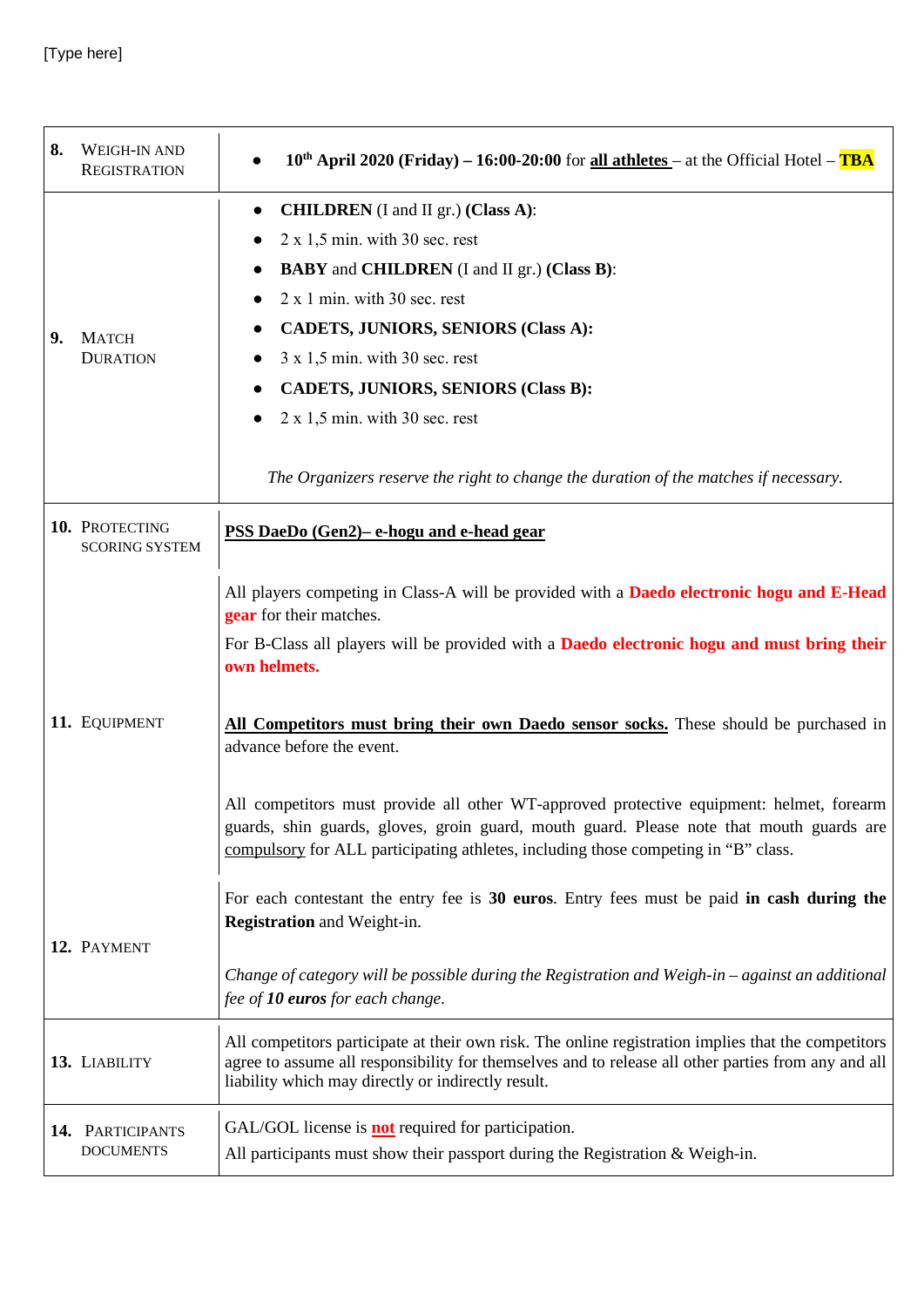|             | Medals will be awarded to the top four athletes in the respective class ("A" and "B") and weight                                                                                                                                                                                              |
|-------------|-----------------------------------------------------------------------------------------------------------------------------------------------------------------------------------------------------------------------------------------------------------------------------------------------|
|             | category for each age group (Baby; Children; Cadets, Juniors and Seniors):                                                                                                                                                                                                                    |
|             | 1st PLACE: GOLD MEDAL                                                                                                                                                                                                                                                                         |
|             | 2nd PLACE: SILVER MEDAL                                                                                                                                                                                                                                                                       |
|             | 3rd PLACE: BRONZE MEDAL                                                                                                                                                                                                                                                                       |
|             | Medals will be awarded to all athletes in Baby and Children age division which did not                                                                                                                                                                                                        |
|             | qualify for the semi-finals.                                                                                                                                                                                                                                                                  |
|             | Teams cups will be awarded to the three best teams in the Total Ranking for the following age                                                                                                                                                                                                 |
|             | and class divisions:                                                                                                                                                                                                                                                                          |
|             | Baby and Children I and II group (Class B)                                                                                                                                                                                                                                                    |
|             | Children I and II (Class A);                                                                                                                                                                                                                                                                  |
|             | Cadets (Class A);                                                                                                                                                                                                                                                                             |
|             | Cadets (Class B);                                                                                                                                                                                                                                                                             |
| 15. AWARDS  | Juniors (Class A);                                                                                                                                                                                                                                                                            |
|             | Seniors (Class A);                                                                                                                                                                                                                                                                            |
|             |                                                                                                                                                                                                                                                                                               |
|             | The best athletes in each age division will be awarded with a cup.                                                                                                                                                                                                                            |
|             | The team with the highest score from all age and competition classes will receive the cup of the<br>event – $6th$ Hereya Trophy 2020                                                                                                                                                          |
|             | The team ranking is based on the following point system:                                                                                                                                                                                                                                      |
|             |                                                                                                                                                                                                                                                                                               |
|             | For each Gold Medal $-120$ points                                                                                                                                                                                                                                                             |
|             | For each Silver Medal $-50$ points                                                                                                                                                                                                                                                            |
|             | For each Bronze Medal - 20 points                                                                                                                                                                                                                                                             |
|             | For each contestant who entered the competition area after passing the general weigh-in $-1$                                                                                                                                                                                                  |
|             | point                                                                                                                                                                                                                                                                                         |
|             | For each win $-1$ point                                                                                                                                                                                                                                                                       |
|             | Each team must have at least 1 assistant-coach (in addition to the main coach) to accompany                                                                                                                                                                                                   |
|             | athletes for their matches. Once one of the athletes has entered the court (fully equipped and                                                                                                                                                                                                |
|             | accompanied by a coach/assistant-coach), their opponent will have only 1 minute (Kye-shi) to                                                                                                                                                                                                  |
| 16. COACHES | show up (also fully equipped and accompanied by a coach/assistant-coach). Unless they do so by                                                                                                                                                                                                |
|             | the end of that 1 minute, they shall be disqualified. Once the match has started, NO change of                                                                                                                                                                                                |
|             | coaches shall be possible.                                                                                                                                                                                                                                                                    |
|             |                                                                                                                                                                                                                                                                                               |
| 17. PROTEST | For all matches WITHOUT Instant Video Replay, the official coach is allowed to file a Protest<br>(contestation) to the Referee Chairman, immediately after the end of the pertinent contest,<br>together with a fee of 50 euro which is refundable if the protest is accepted by the Board of |